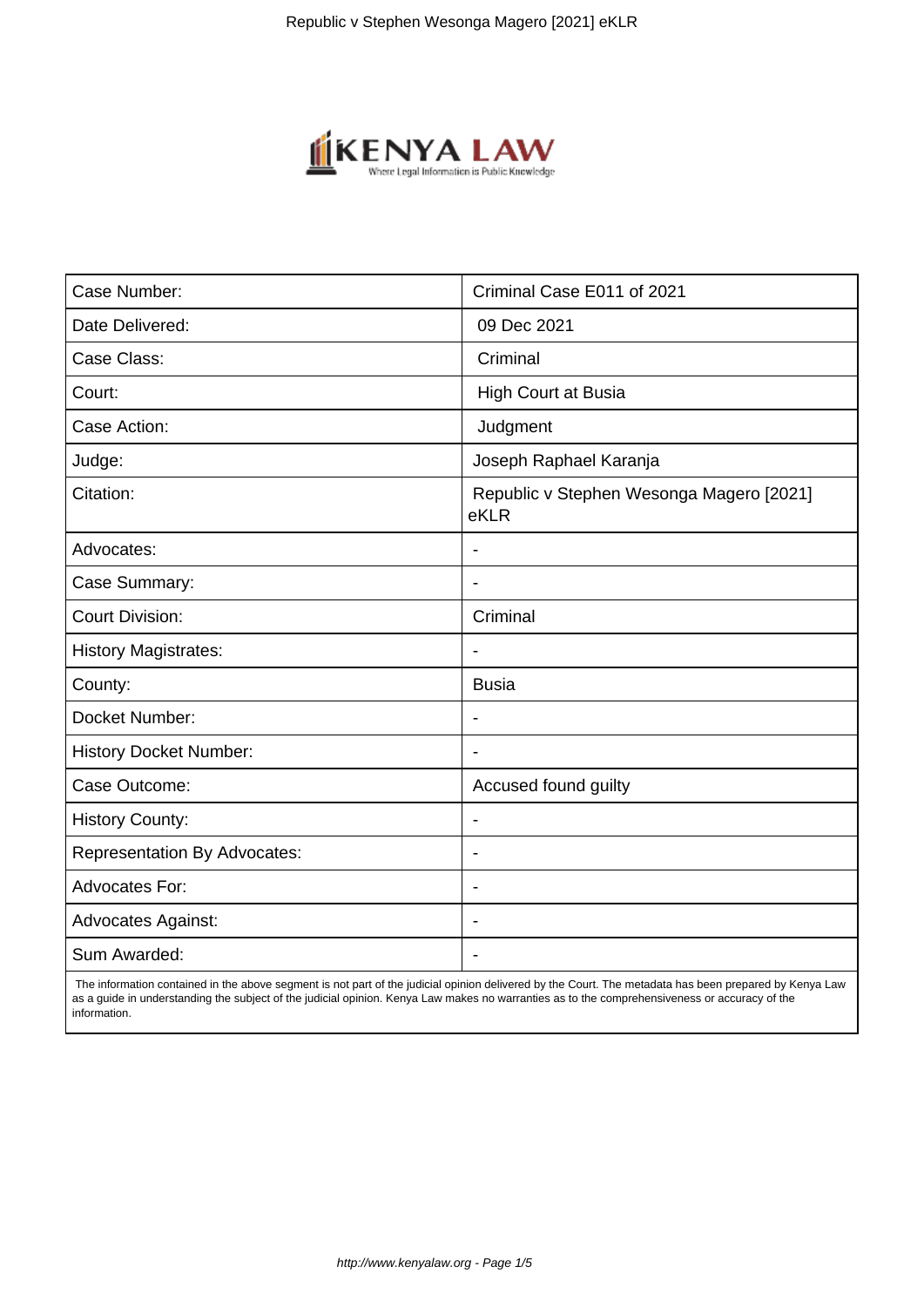## **REPUBLIC OF KENYA**

## **IN THE HIGH COURT OF KENYA**

## **AT BUSIA**

## **CRIMINAL CASE NO.E011 OF 2021**

**REPUBLIC..........................................................................................................................................................PROSECUTOR**

## **VERSUS**

**STEPHEN WESONGA MAGERO..........................................................................................................ACCUSED**

## **J U D G M E N T**

**[1]** The accused, **Stephen Wesonga Magero**, as per the information dated 2nd July 2021, is charged with murder, contrary to **S.203** as read with **S.204** of the **Penal Code**.

The particulars are that on the 4<sup>th</sup> June 2021 at Nambale township within Busia County, jointly with others not before court murdered Joyce Atieno Sakari.

**[2]** The case for the prosecution evolved from the facts that on or about the material date at about 8. 30p.m the deceased joined the company of a group of people who were at a local bar known as Belinda. These included the accused and **Micheal Wamacha Shikura** (**PW 4**). Later, the three of them left for another bar called Highlife but found it closed. They arrived there on the accused m/cycle and having found the bar closed the accused and the deceased opted to proceed to a place called Kisoko while Micheal (**PW 4**) remained behind to go to his house within Nambale town.

**[3]** On the following day at about 9.30a.m., an aunt to the deceased, **Merisa Nekesa Ngaiwa** (**PW 1**) learnt that a lady had been picked by the police on the road and taken to hospital as she had been injured. She (**PW 1**) then proceeded to the police station for details and was informed that the injured lady had been taken to hospital in Busia but passed away while undergoing treatment. Thereafter, she proceeded to the mortuary and identified the dead lady as her niece, who lived with her mother.

**[4]** The deceased's mother, **Deborah Nekesa Witaba** (**PW 2**), was at home in Nairobi when she received a phone call from the deceased's boyfriend called Faraj and informed that the deceased had been raped and was in hospital at Busia. She contacted her brother who later told her that the deceased was dead.

**[5] Faraj Ibrahim** (**PW 5**), the deceased's boyfriend was with the deceased on the previous day at the homestead of one Andeshi. This was at about 4.00p.m. He remained there briefly and then went away leaving the deceased behind. He later returned to the homestead for the night but did not find the deceased. He was on the following day informed that the deceased had been assaulted and injured and was taken to Nambale police station. He then proceeded to the station where he learnt that the deceased had been killed.

**[6] Sgt Phylis Munyole** (**PW 6**), was on duty at Nambale police station on the material date (4<sup>th</sup> June 2021) at about 6.00a.m. when she was instructed to proceed to a scene where a person was found lying on the road. She and her colleagues proceeded to the scene towards the direction of Mumias and found the deceased still breathing but unconscious. Her clothes and inner wear had been raised up to the chest. She was immediately rushed to the hospital by the police officers.

**[7] IP Beatrice Rono** (**PW 7**), investigated the case and learnt that the deceased had been transferred to the Busia County hospital where she passed away while undergoing treatment. She (**PW 7**) recorded statements from several people including Micheal (**PW 4**) and the accused who were treated as suspects in the killing or murder of the deceased. On completion of investigations, IP Beatrice (**PW 7**) preferred the present charge against the accused and treated Micheal (**PW 4**) as a prosecution witness.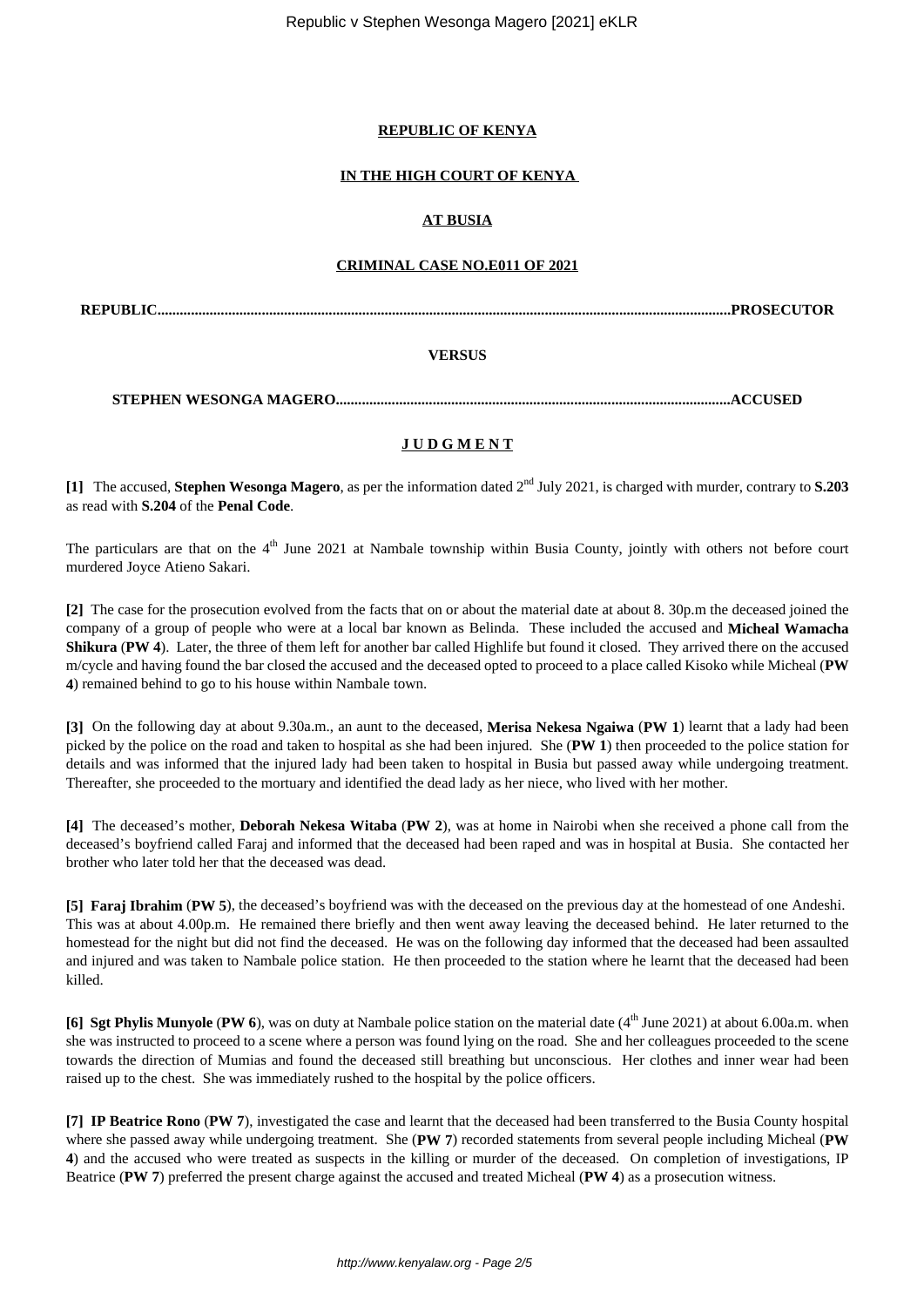**[8] Dr. Duncan Nabuya** (**PW 3**), produced a post mortem report (**P. Ex 1**) prepared by his colleague Dr. Cedric Tumbo, after an autopsy was carried out on the body of the deceased.

The report indicated that the deceased died from severe head injury due to trauma by both soft and blunt objects.

**[9]** The accused's defence was a denial and a contention that the deceased and her family were people unknown to him. He said that he was a m/cycle taxi operator (**boda-boda**) and was at work on the material date at about 6.00p.m when his colleague Mike (**PW 4**) arrived with a female person and requested him to take them to a place called Centre. He was paid ksh.100/= for the job and then returned to his place of work up to 7.00p.m when he closed work and went home.

[10] On 10<sup>th</sup> June 2021, while at work he (**accused**) was confronted by police officers who were looking for one Steve. He identified himself and was taken to Nambale police station for reasons he did not know. He was later arraigned in court with the present offence which he did not commit. He contended that he never went elsewhere with Mike (**PW 4**) save to take him at the place called Centre.

**[11]** The offence of murder occurs when a person who of malice aforethought causes the death of another. The evidence availed herein by the prosecution indicated without dispute that the deceased was a victim of the unlawful act of assault committed against her by an individual or group of individuals. The post mortem report (**P.Ex 1**) produced herein by Dr. Nabuya (**PW 3**) showed that the deceased died from severe head injury due to trauma by both soft and hard (**blunt**) objects. It also showed that the deceased suffered grevious injury resulting in fatality.

**[12]** Due to the nature of the injuries suffered by the deceased it was evident that the offender assailant intended to cause her death or grievously injure her. Malice aforethought was thus established by the prosecution evidence and so was the offence of murder.

The basic issue for determination was the identity of the murderous assailant. In that regard, the prosecution case was bereft of direct evidence against the accused. The prosecution therefore sought to rely on circumstantial evidence to prove that the deceased was murdered most likely than not, by the accused.

**[13]** Circumstantial evidence is evidence which implies that a person committed the offence he is charged with. It is evidence of facts that the court can draw conclusions from.

In **Rep Vs. Kipkering Arap Koseke & Another** [**1953**] **EACA 135**, it was stated that to justify the inference of guilt on the basis of circumstantial evidence, the inculpatory facts must be incompatible with the innocence of the accused and incapable of explanation upon any other reasonable hypothesis than that of guilt.

**[14]** And, in **Sawe Vs. Rep** (**2003**) **KLR, 364**, the court stated:-

"**As we have already pointed out, the evidence in this case was entirely circumstantial. In order to justify, on circumstantial evidence, the inference of guilt the inculpatory facts must be incompatible with the innocence of the accused and incapable of explanation upon any other co-existing circumstances weakening the chain of circumstances relied on.**

## **The burden of proving facts that justify the drawing of this inference from the facts to the exclusion of any other reasonable hypothesis of innocence is on the prosecution. It is a burden which never shifts to the party accused**."

**[15]** In this case, the accused denied that he was responsible for the death of the deceased. He implied that the deceased was with his "**boda boda**" mate (**PW 4**) when he dropped them at a place called Centre. He also implied that the deceased and her family were strangers to him.

However, there was credible evidence from the prosecution establishing that the deceased was assaulted and fatally injured after she left Nambale town heading towards a place called Kisoko in the company of a "**boda-boda**" rider.

**[16]** Prior to that, the deceased had been in a local bar called Belinda in the company of the accused and others including Micheal (**PW 4**). Later, the three of them (**i.e Accused, deceased and PW 4**) proceeded to another bar called Highlife pub but found it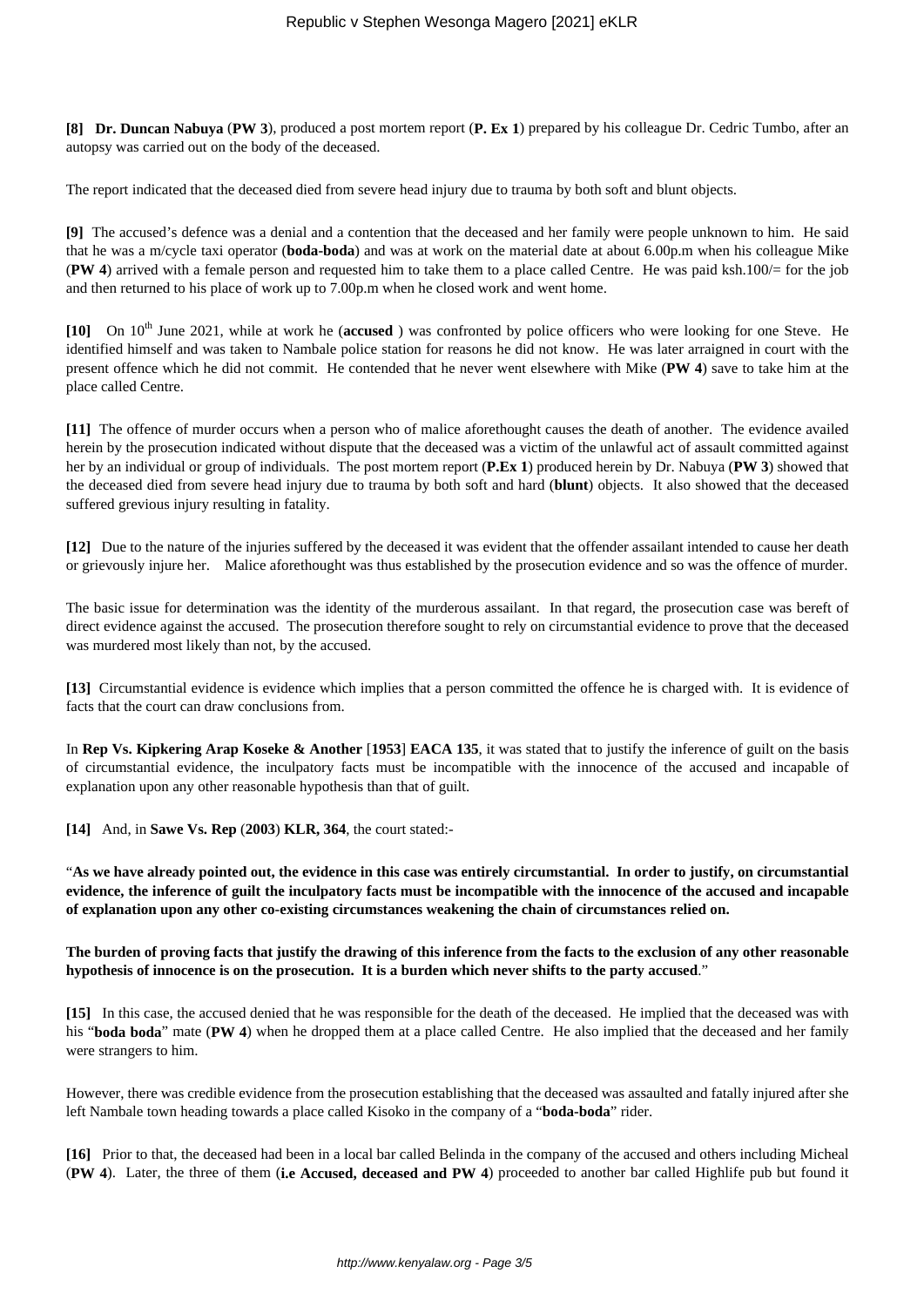closed. It was then that the accused and the deceased left for Kisoko while Micheal remained behind to proceed to his house within Nambale town.

**[17]** The evidence by Micheal (**PW 4**) was the most crucial against the accused. It was, in the opinion of this court, credible and cogent in establishing that the accused was the last person to have been seen with the deceased when she was alive and prior to being found along a road unconscious and with serious injuries which later proved fatal. The accused could not therefore be heard to throw blame at Micheal or Mike (**PW 4**) by implying that he was the last person seen with the deceased before she passed away. He (accused) could also not be heard to imply that he was not at the scene of the offence when it happened.

**[18]** Indeed, the accused was placed at the scene of the offence the moment he left Nambale town heading towards Kisoko in the company of the deceased. The fact that the deceased was found at that scene a few hours later strongly indicated that she was there with the accused after they left Nambale town together. It was not a coincidence that the two headed to Kisoko where the accused comes from.

**[19]** The fact that the accused was the last person seen with the deceased prior to her demise was strong and credible circumstantial evidence which pointed more to his guilt than innocence. In the circumstances, his defence was disproved and unsustainable. He was thus identified as the person who murdered the deceased even though nobody saw or found him in the act. He was linked to the offence by the strong and credible circumstantial evidence adduced against him by the prosecution.

**[20]** The onus was heavy on the accused to furnish explanation for circumstantial evidence not explainable on any hypothesis consistent with his innocence. He was the last person to be with the deceased before she was found on a road with serious head injuries which led to her death. He had a duty to give an explanation of how he parted company with the deceased but he did not. He therefore failed to rebut the presumptions created by **S.111** and **S.119** of the **Evidence Act**.

**[21] S.111** (**1**) of the Evidence Act provides that:-

"**When a person is accused of any offence, the burden of proving the existence of circumstances bringing the case within any exception or exemption from, or qualification to the operation of the Law creating the offence with which he is charged and the burden of proving any fact especially within the knowledge of such person is upon him provided that such burden shall be deemed to be discharged if the court is satisfied by evidence given by the prosecution, whether in cross-examination or otherwise, that such circumstances or facts exist. Provided further that the person accused shall be entitled to be acquitted of the offence with which he is charged if the court is satisfied that the evidence given by either the prosecution or the defence creates a reasonable doubt as to the guilt of the accused person in respect of that offence**."

**[22]** As for **S.119** of the **Evidence Act**, it provides that:-

"**The court may presume the existence of any fact which it thinks likely to have happened, regard being led to the common course of natural events human conduct and public and private business in their relation to the facts of the particular case**."

In sum, the evidence by the prosecution placed the accused in a position in which he was required to give an explanation of the circumstances which led to the death of the deceased as they were together at the time. His failure to do so and instead merely deny the offence and raise an alibi attracted the drawing of an inference that he was responsible for the death of the deceased to the exclusion of any other person.

The prosecution case was this proved against the accused beyond reasonable doubt. He is accordingly found guilty as charged and convicted.

## **J.R. KARANJAH**

## **J U D G E**

# **[DELIVERED & DATED THIS 8TH DAY OF DECEMBER 2021]** cocreative<br>©Commons